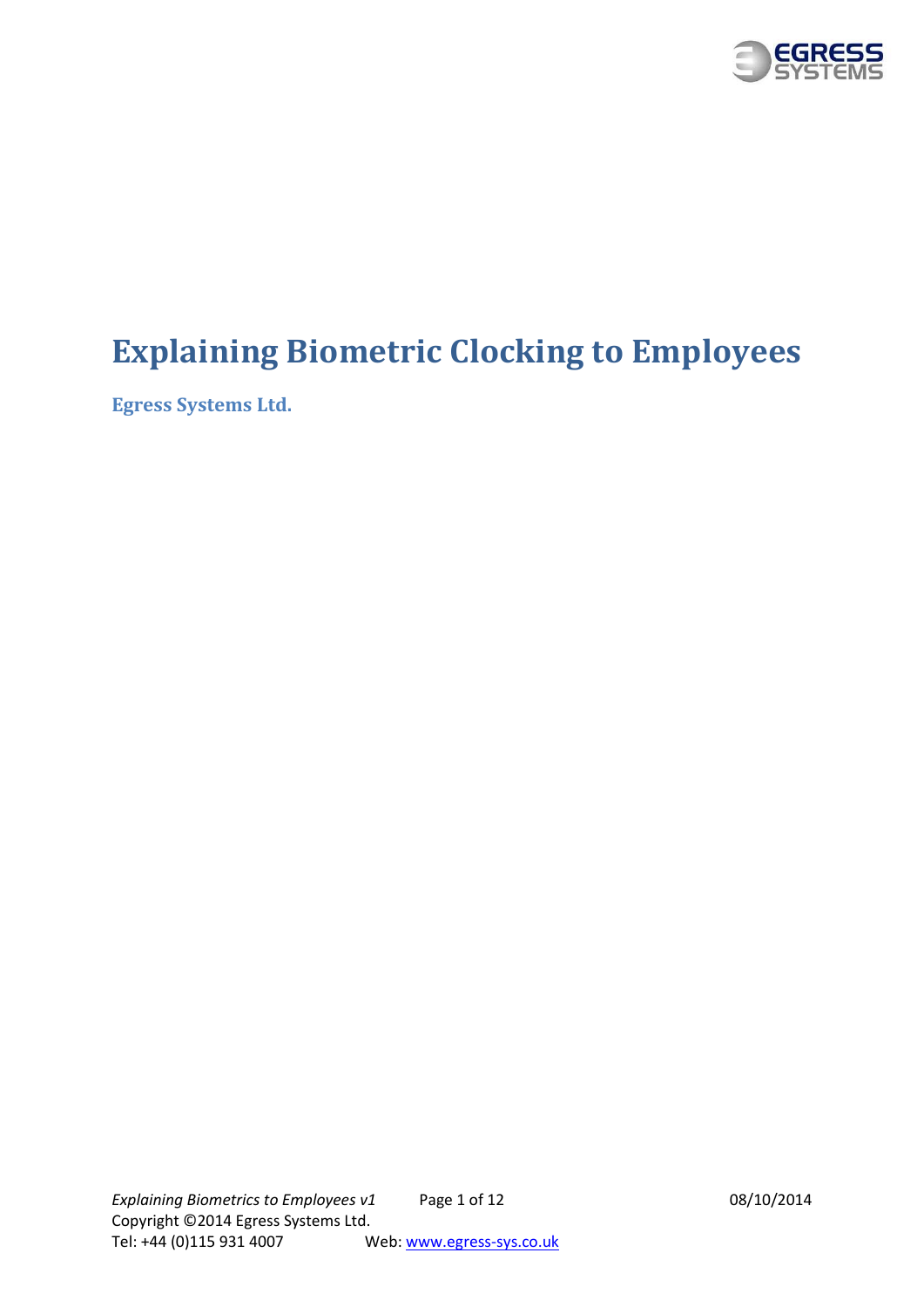

# **Contents**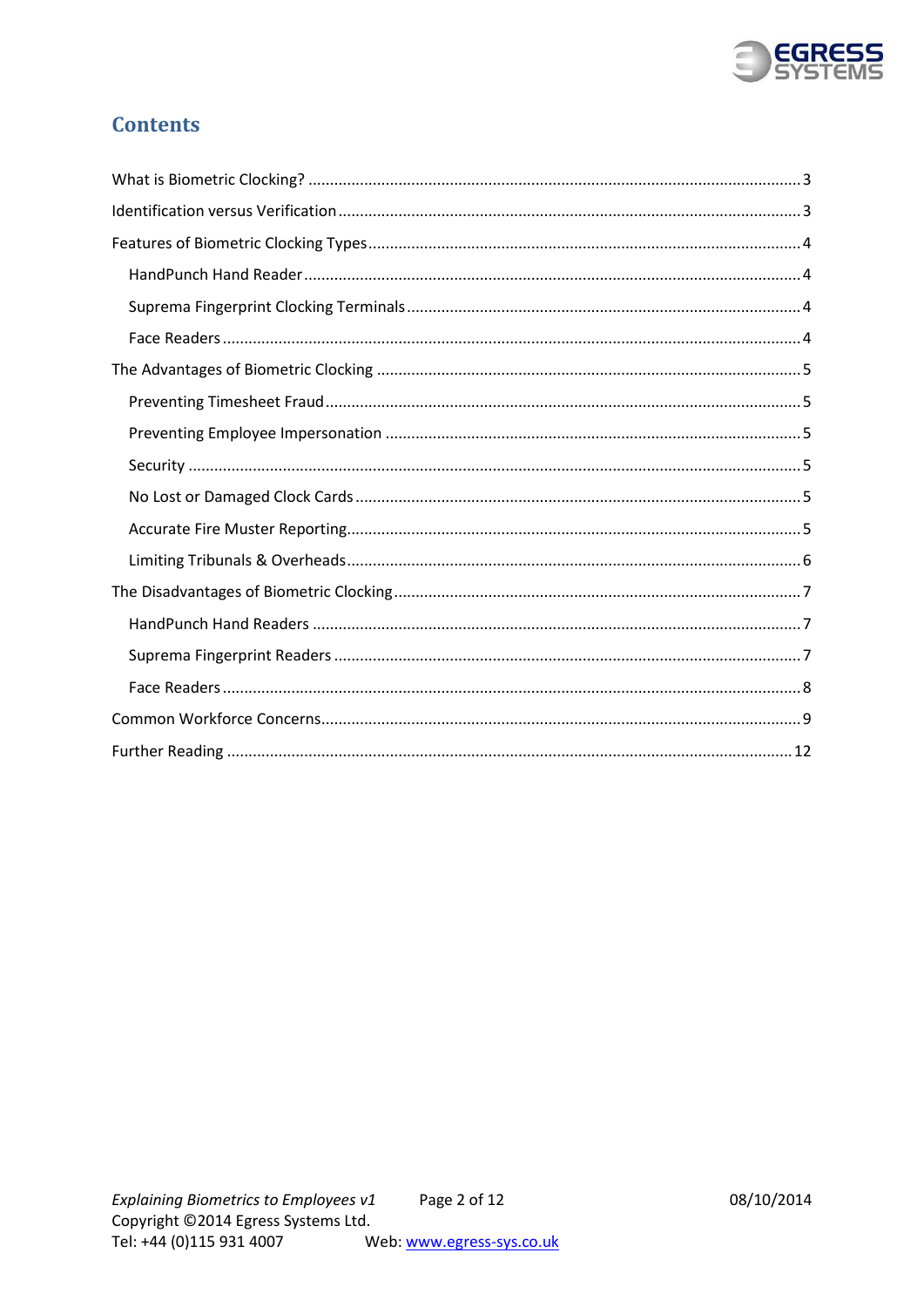

# <span id="page-2-0"></span>**What is Biometric Clocking?**

Biometric clocking terminals use detailed measurements of the human body as a means of verifying the identity of the person clocking from amongst the records stored in the clocking device. Clocking on using your hand, fingerprint or facial image is an alternative to using a proximity RFID clocking card or fob, paper punch card or written completion of a timesheet.

To use a biometric clocking terminal your biometric details must first be registered on the device. You will be asked to present your hand, fingerprint or face to the terminal two or more times for your unique details to be recorded. The key details of your biometric profile are stored as a 'template' on the device. These are a series of numbers that record things like the position of the corner of your eyes in relation to the end of your nose or the width of your index finger at various points. Biometric clocking terminals do not record every tiny feature of your hand, fingerprint or face although some models may take your picture for a human to view at a later date.

Once your biometric 'template' has been recorded you can use the clocking terminal to clock on and off. You may need to enter a PIN and in some circumstances use a proximity card before placing your hand or finger on the terminal. When you place your hand or finger on the terminal or stand in front of a face reader the terminal compares your features to either the template associated with your PIN/card or all of the templates stored on the device. If it finds a probable match then the clocking terminal will indicate that you have successfully clocked.

# <span id="page-2-1"></span>**Identification versus Verification**

<span id="page-2-2"></span>Biometric clocking terminals can be used in two ways. The first is identification ("who is this person?"), in which a subject's identity is determined by comparing a measured biometric against a database of stored records—a one-to-many comparison. The second is verification ("is this person who he claims to be?"), which involves a one-to-one comparison between a measured biometric and one known to come from a particular person. All biometrics can be used for verification, but different kinds of biometric vary in the extent to which they can be used for identification.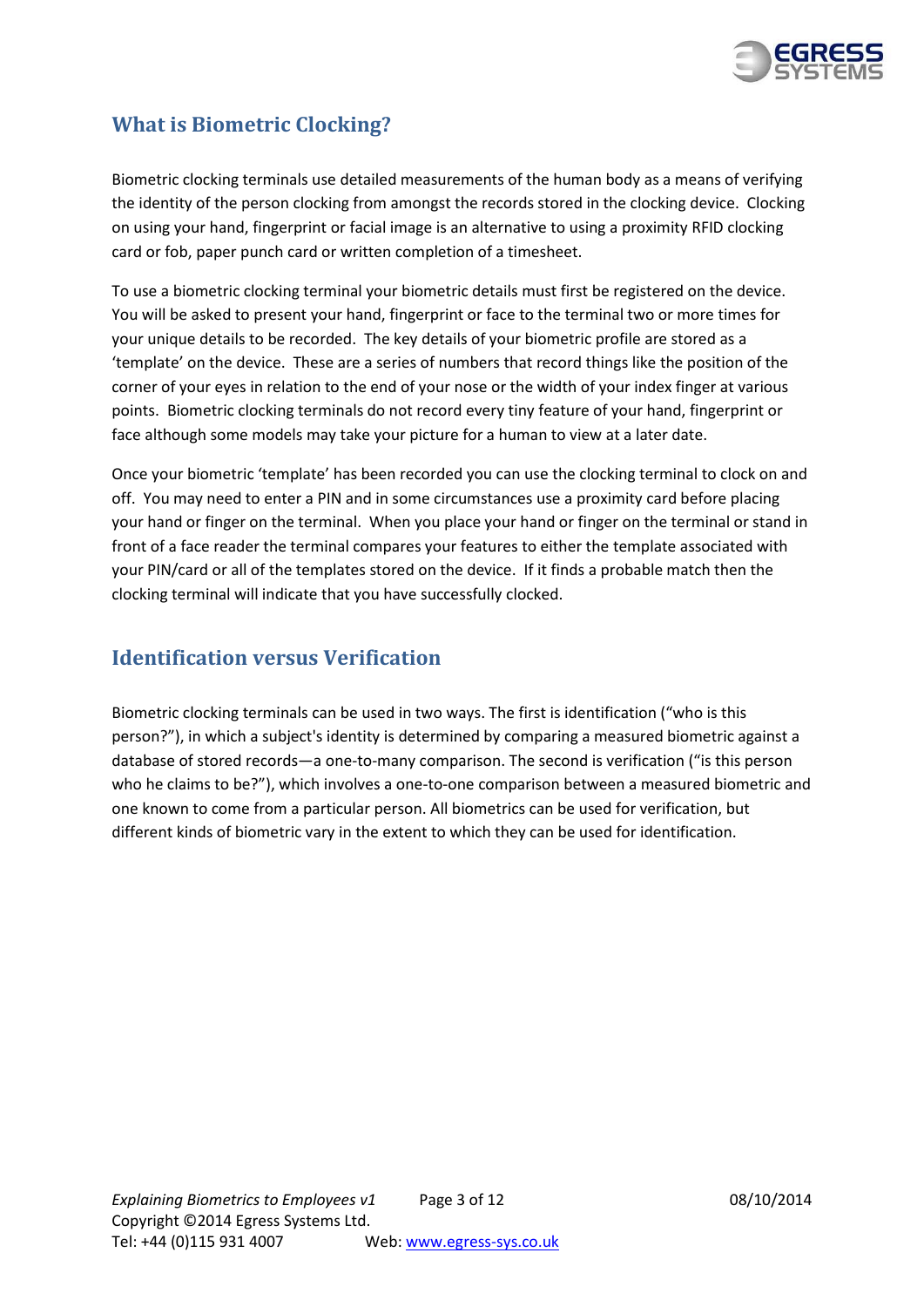

# **Features of Biometric Clocking Types**

# <span id="page-3-0"></span>**HandPunch Hand Reader**

The HandPunch hand reader only uses the verification method. The user has to enter a PIN to uniquely identify them before their hand is verified against the hand template stored on the system to ensure that they are who they say they are.

The HandPunch uses a camera to view the physical dimensions of a person's hand such as the width, breadth and depth. It does not read the palm print or veins.

Each time the user clocks it will adjust the template stored in the device to take account of weight gain or loss and the addition or subtraction of jewellery.

# <span id="page-3-1"></span>**Suprema Fingerprint Clocking Terminals**

Fingerprint clocking terminals rely upon an electronic sensor to capture a digital image of the person's finger print pattern. The terminal converts the fingerprint image into a numeric code which represents relative positions of key features in the fingerprint. These numbers are stored for each user in the clocking terminal and cannot be used to regenerate a fingerprint image.

The clocking terminal may show an image of the user's fingerprint at the time of scanning (depending on the model). This is merely temporarily displayed to provide feedback about the quality of the scan just completed. Neither the clocking terminal nor the associated management software package ever directly store images of a user's fingerprint.

Fingerprint clocking terminals can be configured to use either the identification or verification method for clocking.

## <span id="page-3-2"></span>**Face Readers**

Face readers invariably use the identification method where no touching of the machine is required at all for clocking. When a face is presented in front of the terminal the terminal will attempt to match that face to its stored face templates.

<span id="page-3-3"></span>Face readers record the relative positions of the core features of your face when creating the template for storage. You may need to remove your glasses when using a face reader.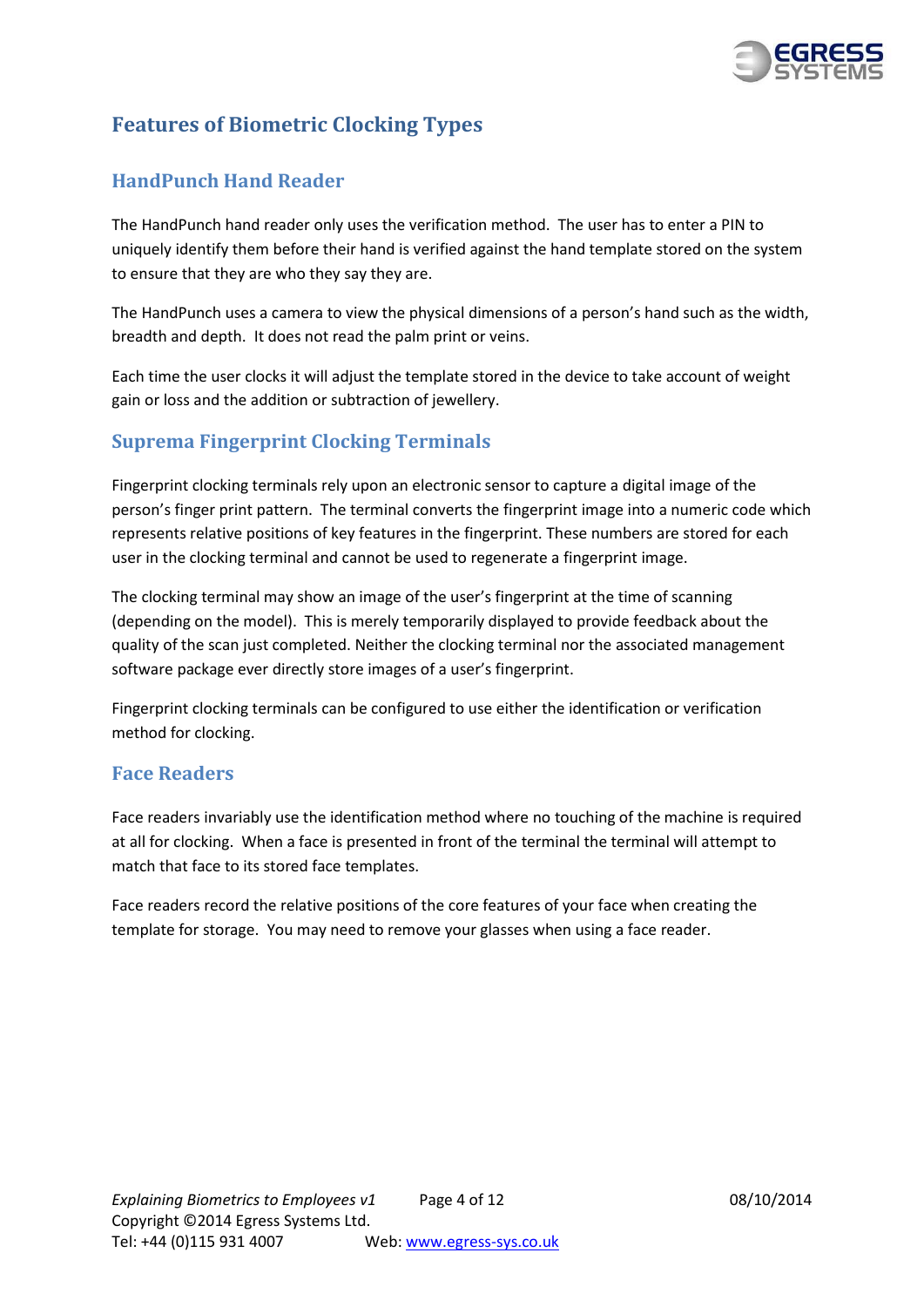

# **The Advantages of Biometric Clocking**

# <span id="page-4-0"></span>**Preventing Timesheet Fraud**

The primary purpose of biometric clocking terminals is to eliminate timesheet fraud. That is, preventing employees from falsifying their timesheets or clocking their colleagues in and out on their behalf ("buddy clocking").

Businesses with high turnovers of temporary staff are particularly susceptible to "buddy clocking" as are organisations where staff are not closely supervised or do not follow a regular shift pattern. The practise of "buddy clocking" is widespread enabling some individuals to hold multiple jobs but only turn up for one shift while their "buddy" clocks them in and out as if they had been at work for the day. This not only defrauds the organisation involved but also other workers who could have legitimately held employment. In the public and outsourcing sectors this is defrauding the tax payer. Even when "buddy clocking" involves the loss of half an hour's work a day this could add up to over 100 hours of lost time and fraudulently claimed pay over a year.

## <span id="page-4-1"></span>**Preventing Employee Impersonation**

Biometric clocking terminals can provide confidence for the employer, staff and members of the public utilising an organisation's services that the correctly trained and insured individual has attended for work. Ensuring that the correct person attends work can be essential in some specialist jobs where employees are skilled, working with vulnerable people, working alone or with unfamiliar colleagues. This could be a matter of health and safety and is an important duty of employers to attend to.

## <span id="page-4-2"></span>**Security**

Many biometric clocking terminals, such as the Suprema Biolite Net, can also be used for access control installations on doors, turnstiles and barriers. Consequently they can provide enhanced security for the business and other employees by only allowing verified staff to enter the premises or secure areas. Proximity cards are easily lost or stolen. Therefore, if they fall into the wrong hands not only would security be compromised but employees could inadvertently find that it was their card that had been used to gain entry, potentially making them a suspect in any crime.

## <span id="page-4-3"></span>**No Lost or Damaged Clock Cards**

Most biometric clocking terminal installations do not require the use of a clock card and consequently biometric devices can eliminate missing clockings due to lost or damaged clocking cards or fobs.

## <span id="page-4-4"></span>**Accurate Fire Muster Reporting**

By eliminating "buddy clocking", employee impersonation and missed clockings due to lost or damaged cards fire muster reports produced by the Focus Time & Attendance software will be more accurate and reliable.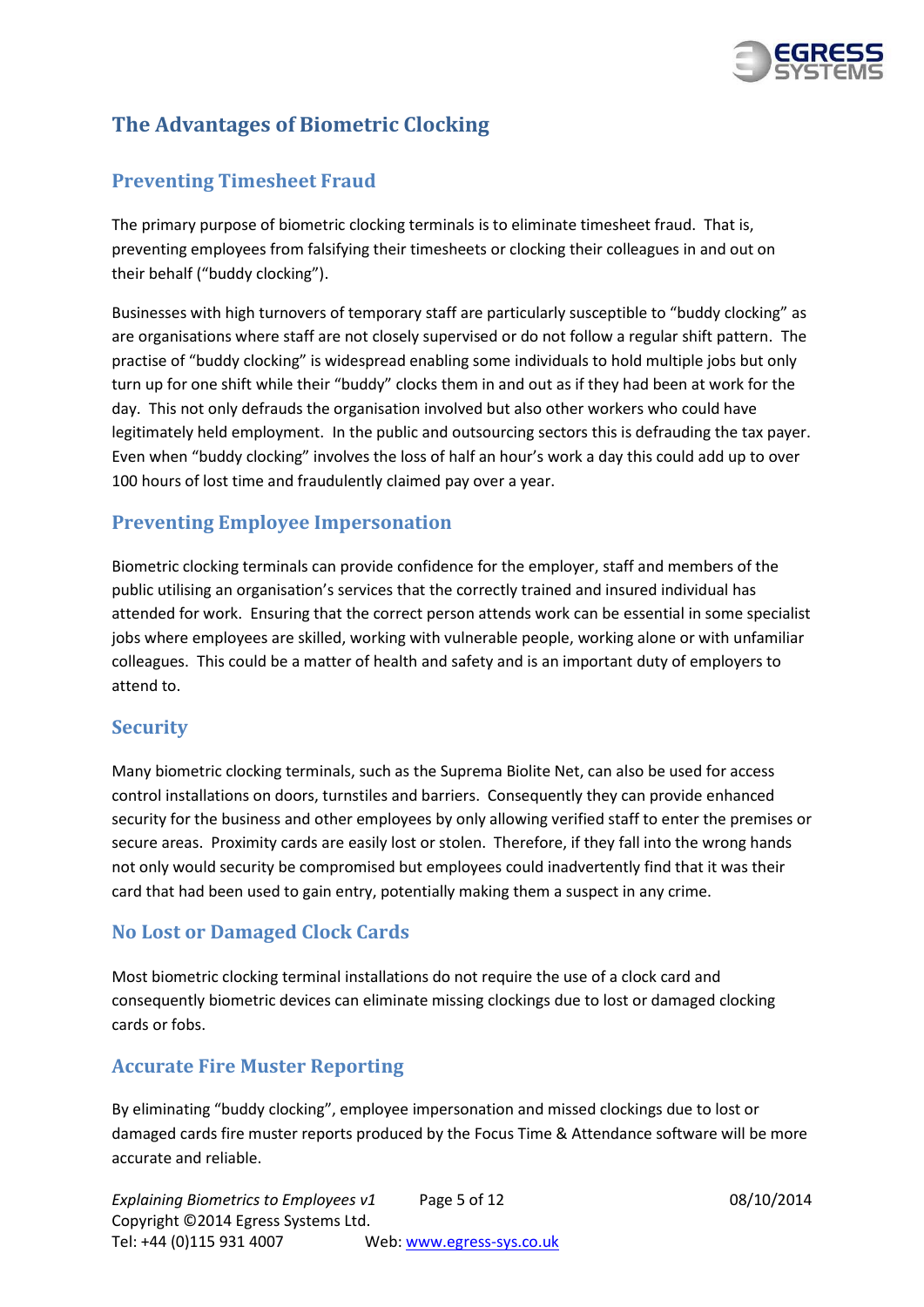

In the event of a fire or other life threatening emergency, such as the escape of noxious fumes, muster reports can be essential for identifying missing individuals who need to be accounted for. Fire fighters will no longer need to risk their lives searching for people who were never actually on the premises because their colleague fraudulently clocked them on. People won't be forgotten who failed to clock on because of a missing clock card (although they may still forget to clock) and confusion will not reign as a result of impersonation.

# <span id="page-5-0"></span>**Limiting Tribunals & Overheads**

Providing a deterrent for employees intent on fraud, and preventing them from committing it, not only limits the loss of money that they fraudulently claimed. Biometric clocking systems result in significantly less time and money being wasted on checking the accuracy of timesheets, pursuing fraudsters and taking disciplinary action for supervisors, managers and HR staff.

<span id="page-5-1"></span>They can also benefit unions by minimising tribunals associated with dismissals concerning timesheet fraud, which are costly and take away resources available to other members. Accurate, valid and verified clocking records can also help unions mount a valid defence of employees who feel that they have been unfairly dismissed, without the organisation being able to claim timesheet fraud may have been a factor in a good clocking record.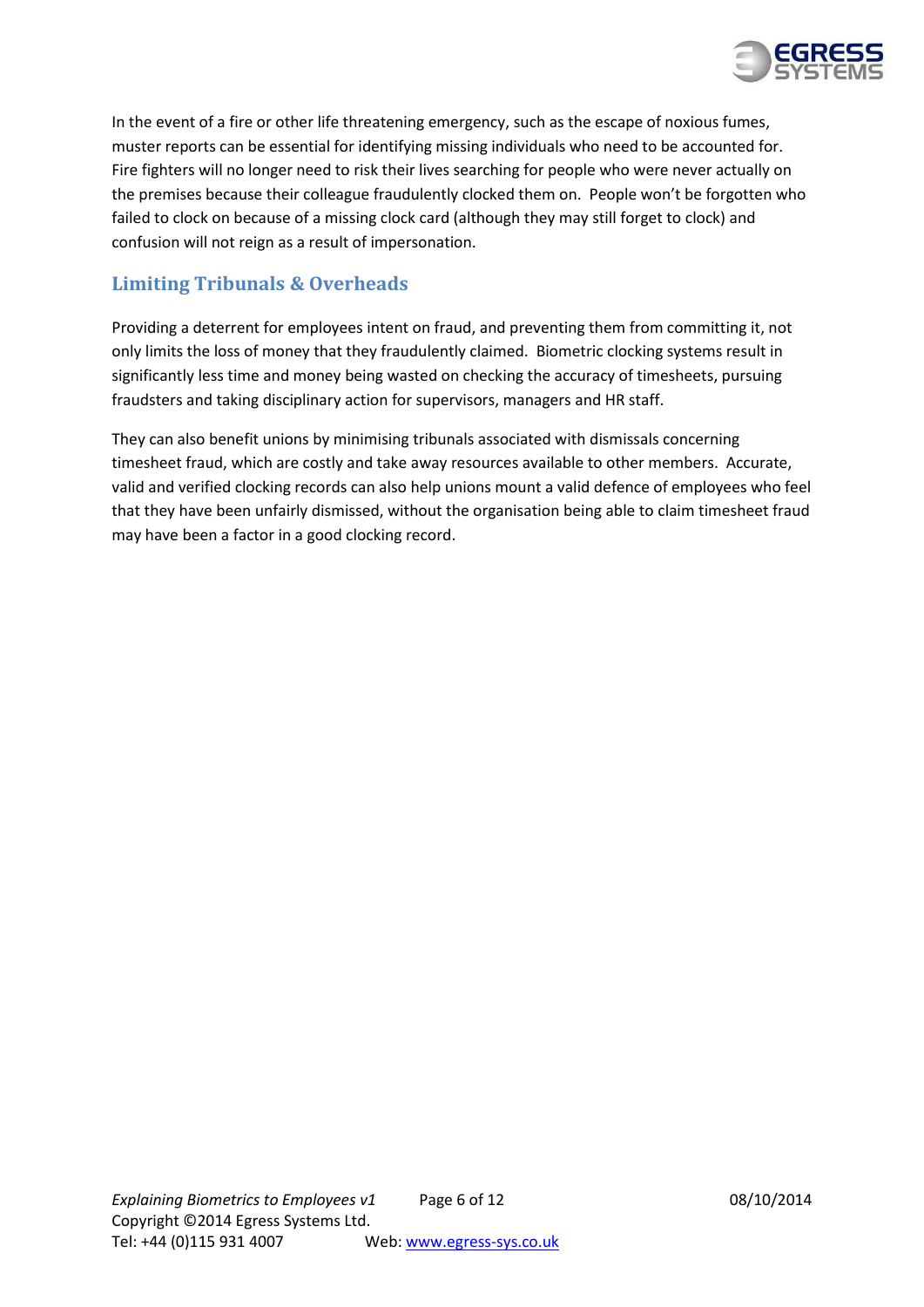

# **The Disadvantages of Biometric Clocking**

There are some disadvantages to biometric clocking that it is wise to be aware of.

Firstly, when introducing a new biometric clocking system staff are bound to be worried and may be offended at the thought that their biometric data is being recorded. They may feel that enrolling their hand, fingerprint or face on a biometric clocking terminal is an invasion of their privacy and feel affronted. They may also misunderstand how the technology works or fear that their biometric data could be used for malicious or underhand purposes.

How an organisation approaches the installation of a new biometric clocking system is consequently crucial. It is important to provide employees with accurate factual information about the chosen system and address commonly held concerns early in the process. A culture of transparency and openness should help dissipate "Big Brother" fears. Further down this document is a selection of commonly voiced concerns and some mitigating responses.

Each type of biometric clocking terminal has its own advantages and disadvantages which mean that choosing the appropriate clocking terminal for the environment and organisation in which it is deployed is vital.

### <span id="page-6-0"></span>**HandPunch Hand Readers**

HandPunch hand readers are accurate and robust in just about every setting but cannot be located outside without a shelter, rain cover and heating.

Hand readers need regular cleaning and calibration to ensure that accuracy is maintained. Over time dirt and use will affect the quality of the templates stored on the clocking terminal. When properly maintained a hand reader will perform accurately for many years without performance problems.

The HandPunch hand reader requires the use of the right hand and all five digits need to be present. To mitigate this it is possible to use the "Special Enrol" feature that allows an individual to clock in and out even when some of their digits are missing. In the event that an employee cannot use their right hand the left hand can be used upside down.

## <span id="page-6-1"></span>**Suprema Fingerprint Readers**

Suprema fingerprint readers use market leading algorithms for matching fingerprints to templates and have a very high degree of accuracy. They are also better than many other fingerprint terminals available at recognising the small percentage of the population who have fingerprints that are indistinct due to generic characteristics, wear and manual work. However, there will still be the occasional employee whose fingerprint cannot be registered on the clocking terminal and will need to use an alternative clocking method.

Fingerprints will be affected by cuts and abrasions so fingerprint readers are generally unsuitable for heavy industry or food preparation areas but can be ideal for warm, dry, clean environments. Waterproof fingerprint terminals are available for outside use. It is normal to enrol two fingers for each employee to cater for situations where there has been injury to the primary finger.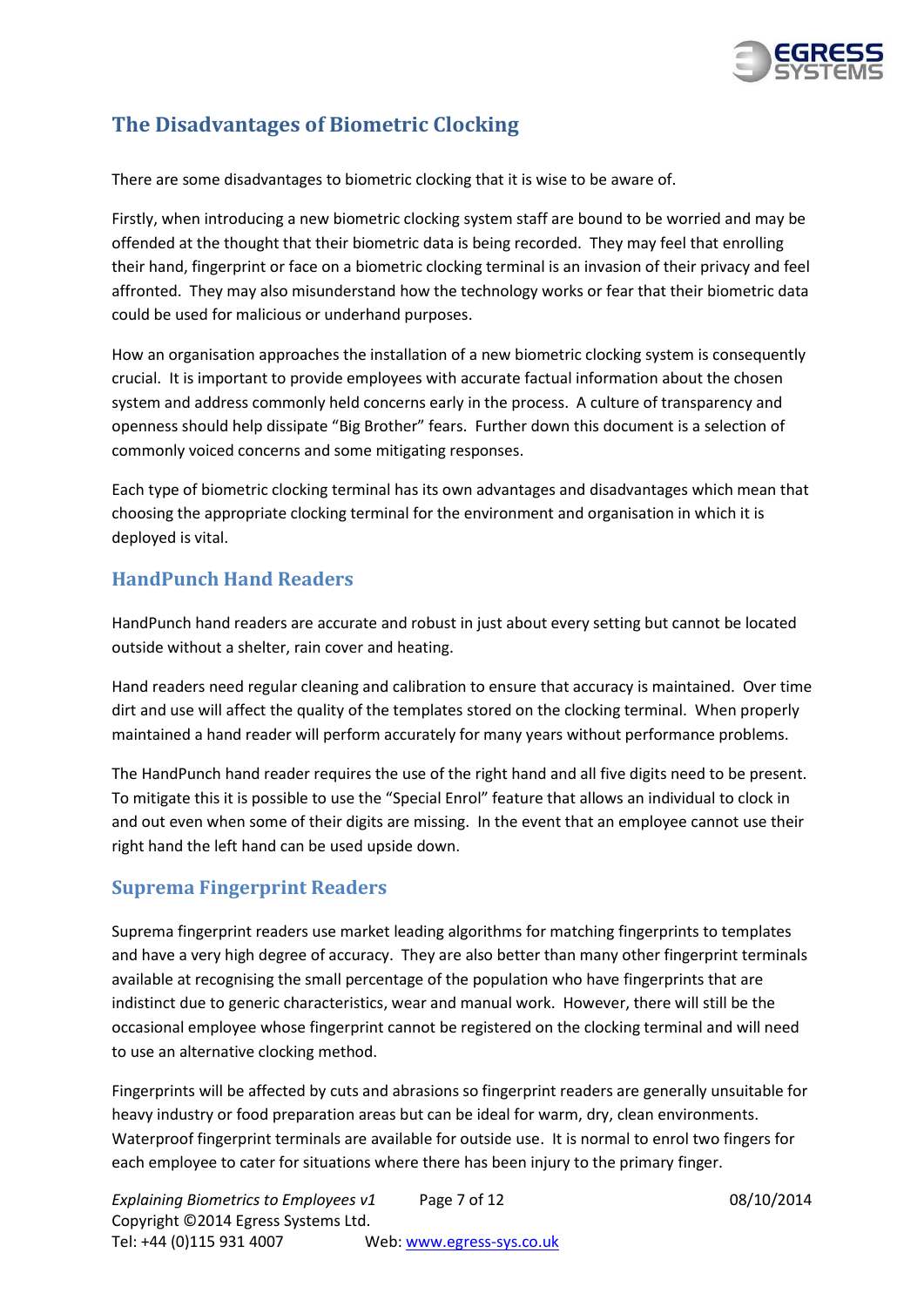

# <span id="page-7-0"></span>**Face Readers**

Face readers need to be sited out of direct sunlight as this can affect their ability to 'see' a face in front of them (just as we struggle to see when a light is shining in our eyes).

<span id="page-7-1"></span>Employees may also have to remove their glasses when registering on the clocking terminal and clocking. It may be possible to register on the clocking terminal whilst wearing glasses but the face reader would be unlikely to recognise an employee if they changed their glasses.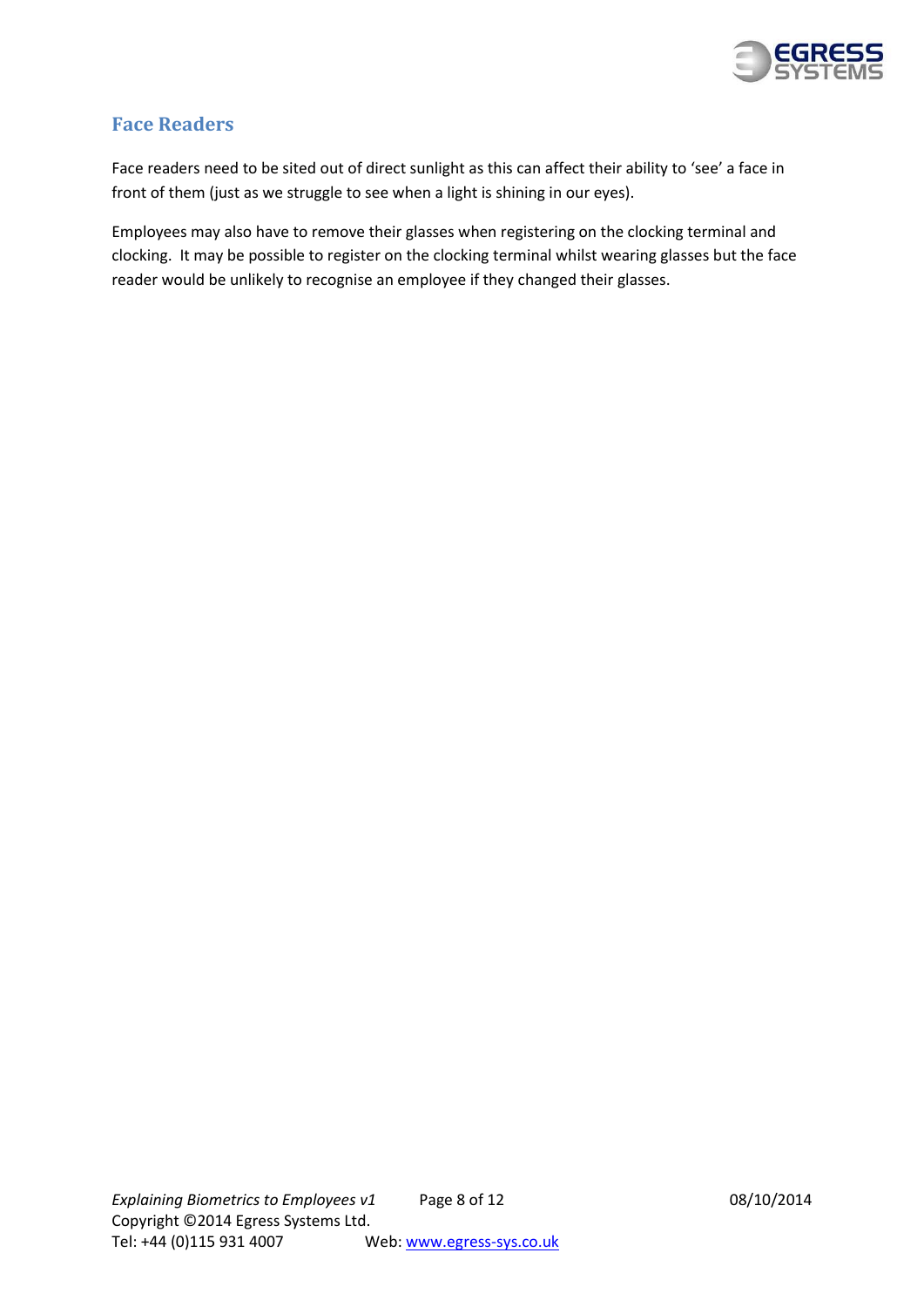

# **Common Workforce Concerns**

### **Is my personal biometric data secure?**

The templates that are recorded by the biometric clocking terminal are extracted by the time & attendance software and held in a database. They can also be transferred between clocking terminals of the same type through the software. The clocking terminal, software, database, computers and network on which they run all have their own security systems. Like any electronic or computer system they could, in theory, be hacked if a competent hacker was intent on doing so. Even the Pentagon is successfully hacked from time to time.

However, if these devices were hacked the information recorded could not be used to recreate your fingerprint, handprint or facial image. All that is recorded is a series of numbers relating to a limited number of key elements of your biometric data that are used by computer algorithms to determine a probable match to the fingerprint / handprint / facial image captured by the clocking terminal. The fingerprint that you left on the coffee cup you just drank from will contain more valuable information about your identify that the clocking terminal.

### **Could the police (or anybody else) obtain my biometric information if they wanted to?**

There is nothing useful in the biometric template stored in the clocking terminal or in the database that would help the police with their investigations. However, the police may be interested to obtain records of your clocking history to verify your attendance at work as they might do with any clocking system, CCTV recording or timesheet record to assist a crime investigation. The fact that biometric clocking terminals are used would make that information more reliable than conventional clocking data.

### **My twin/sibling works here too. Will we have the same biometric information?**

No. Your biometric information will not be identical but it could be similar. In rare circumstances it is possible for a clocking terminal to fail to match because templates are too similar to each other and it cannot choose between them when trying to establish identity from its known templates. This is normally caused by a poor quality template. Re-registering the biometric information should resolve the problem. If it doesn't, changing the tolerance levels may help or using a one-to-one verification method of clocking instead (where a PIN or clock card is required as well).

### **Can I be made to surrender my biometric information against my will for the purposes of clocking in and out?**

This may form your new terms of employment. Consult your HR department for more information.

#### **Are you using this system to control everyone?**

Employees will be expected to attend work according to their contracts of employment exactly the same as they were before. The only difference is that you are being asked to use a biometric clocking device to accurately record your attendance. This system is to the advantage of everybody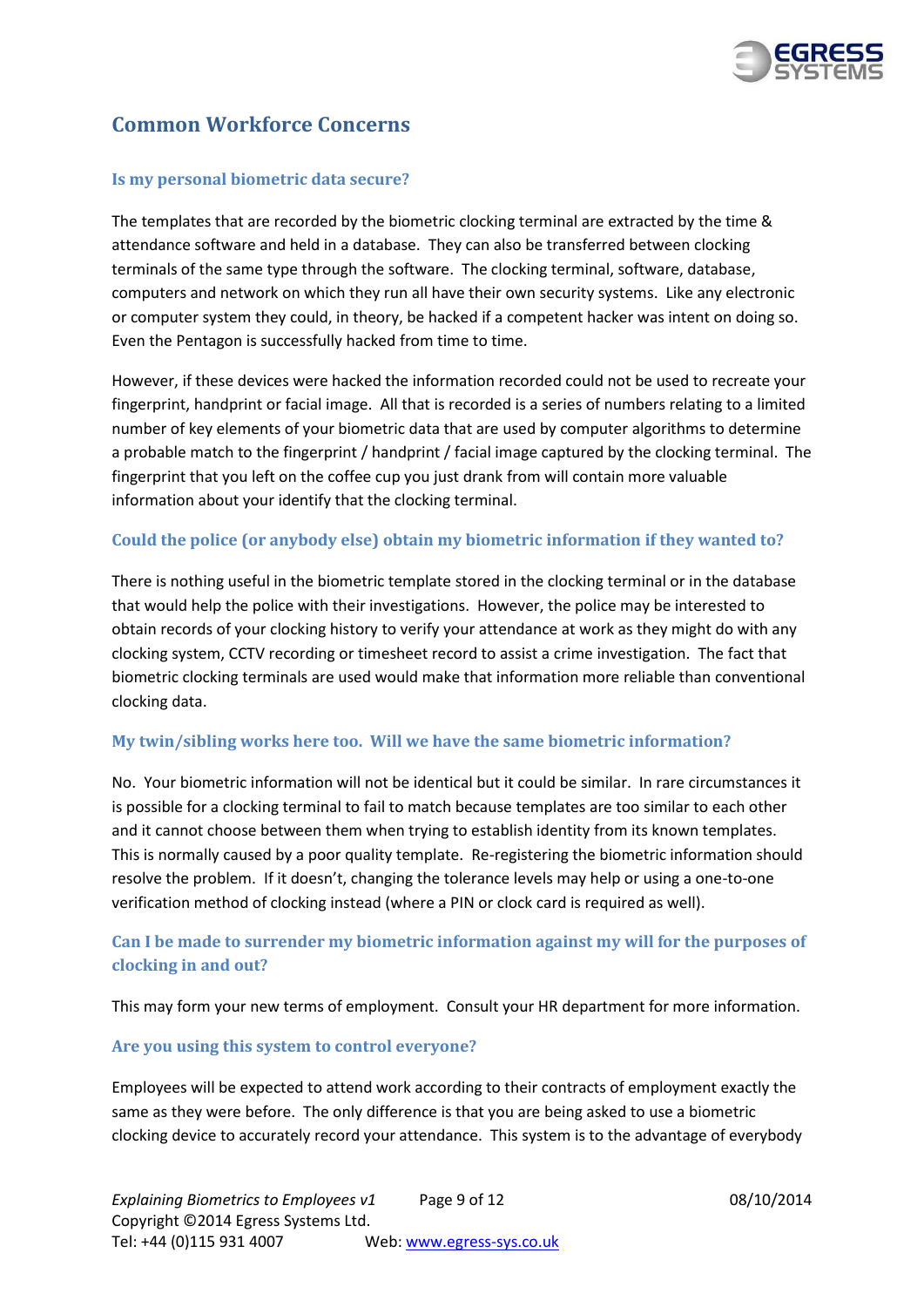

as you will be able to demonstrate your commitment to the job and additional time worked just as the management will be able to identify non-attendance and lateness.

### **The organisation wants to ensure that no-one is clocked on and off by someone else – that means you don't trust your employees. This is the equivalent of calling us cheats and thieves without evidence.**

Unfortunately, although you may be a trustworthy individual and so are most of your colleagues not everybody is. By no means does everybody abuse the system and the vast majority of employees are extremely conscientious about only claiming what it due to them. There are however, a few individuals who exploit the system and claim hours that they have not worked. This is unfair not only for the organisation but also for all those that work hard for their living.

#### **Can it read my DNA?**

No. DNA is held within your body tissue, hair, teeth and bodily fluids. These are not captured, read or recorded by the clocking terminal.

### **Touching the machine is unhygienic and will spread germs and diseases.**

It is true that germs and viruses can be spread when people touch the same object if germs or viruses are present on their hands. The risk of using a fingerprint or hand reader, however, is no greater than using a door handle. To mitigate any risks organisations can make hand washing facilities available or provide sanitary wipes for use after clocking (please note that use of alcohol gels prior to clocking can damage the equipment).

### **What if the machine malfunctions? The employer will believe the "infallible" technology rather than me.**

Machines do go wrong from time to time and biometric clocking terminals are no exception. Regular cleaning, maintenance and calibration of the clocking terminal should minimise any failure. Occasionally, biometric clocking terminals will fail to recognise a legitimate employee due to a poor quality template or changing environmental conditions. These problems can normally be resolved by changing the configuration settings in the terminal, re-registering the biometric template or very occasionally an individual employee may need to use a PIN and password or proximity clock card instead of their biometric data to clock. Any suspected failures of the equipment can be investigated by Egress Systems, under a hardware support contract, or the manufacturer.

### **"We believe this technology infringes on staff civil liberties", Bob Crow, RMT union general secretary**

Civil liberties are the basic rights and freedoms granted to citizens of a country through national common or statute law. For example: the freedom of movement. Biometric clocking systems do not prevent you from moving about your business freely, they simply record when you clocked on and clocked off work.

By 'civil liberties' some people might mean their privacy, and feel that divulging their biometric data to a machine may infringe that. However, in reality none of the biometric data recorded and stored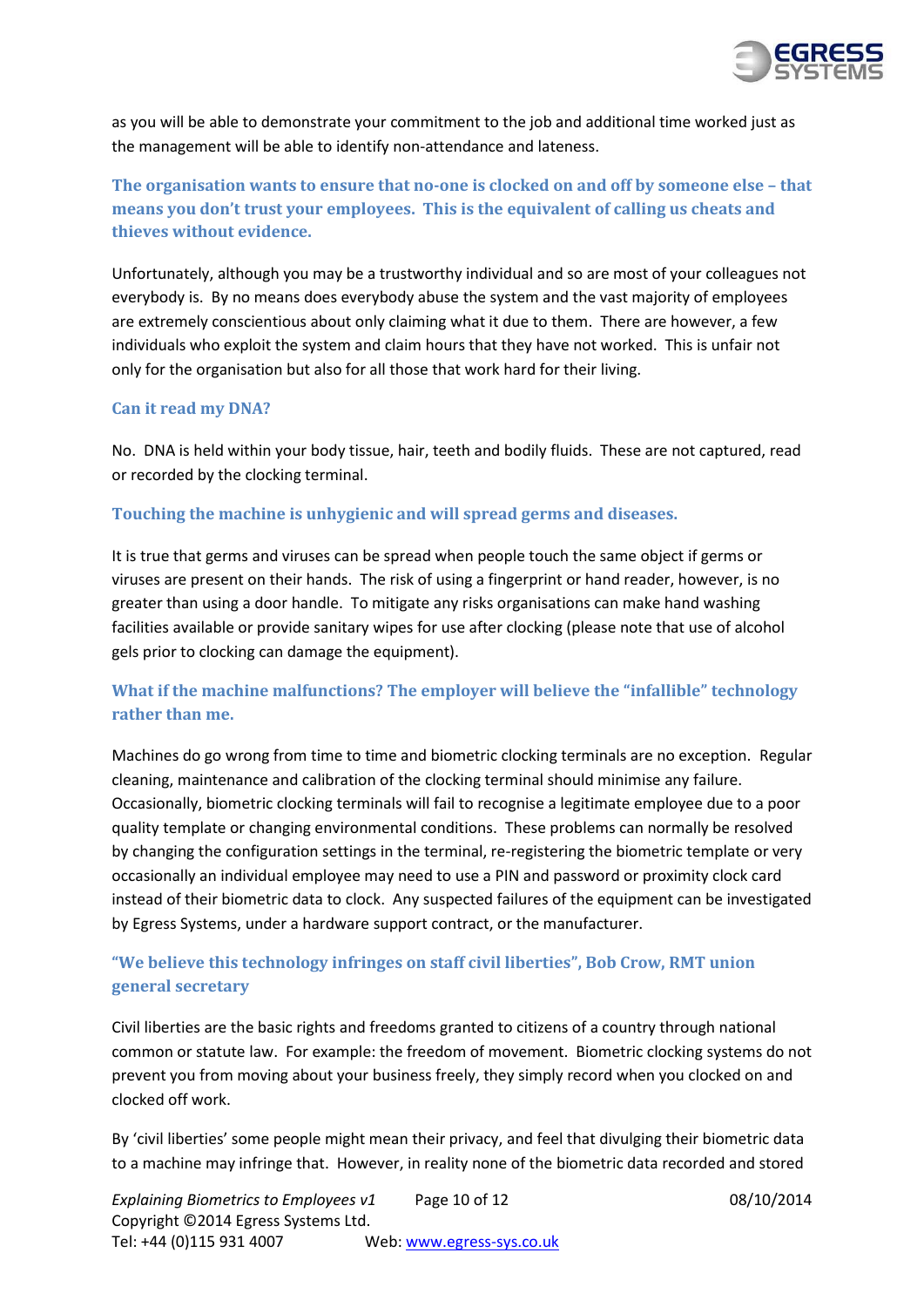

by the clocking terminal is capable of being used by government or law enforcement agencies. The data simply isn't detailed enough and your actual fingerprint, hand dimensions or facial image cannot be recreated from the information stored. The reason biometric clocking works is that your biometric data is only being compared to a very small number of people – the few people that work for the same organisation as you – and in many cases it is only being compared to one stored template, the one you recorded in the first place. The technology simply isn't capable of matching your details against the whole population, even if such a database existed.

### **You're treating us like slabs of meat. This infringes our dignity.**

It is not undignified to have your picture taken for your bus pass, enabling the bus driver to check that you are the real holder of the ticket. So why should it be undignified to have a record of your hand, fingerprint or face taken to check that you are the real employee turning up for work?

There is a stigma attached to the taking of fingerprints in particular because of their use for over 100 years in forensic investigations by the police, but having your fingerprint taken does not make you a criminal. Homeowners routinely have their fingerprints taken when they are victims of a burglary to separate their fingerprints from ones that could have come from the burglar. Employees using a fingerprint clocking terminal won't even be having their fingerprint taken, in the traditional sense, because there will be no record of the unique loops, arcs and whorls that make them an individual, only a numeric code representing those features. This can never be used to recreate their fingerprint.

#### **What happens if I can't clock on because I cut my finger / break my arm?**

Fingerprint clocking terminals often require the registration of more than one fingerprint so that an alternative finger can be used for clocking in the event of a cut or abrasion. If this is not the case an alternative finger could be registered on request to your supervisor.

Likewise, if you are unable to use a HandPunch clocking terminal temporary alternative arrangements can be made to use your left hand for clocking or for you to use the special enrolment function.

### **What happens if I lose or gain weight?**

This will be no problem if you use a face or fingerprint reader as the position of your facial characteristics will not change or your fingerprint.

When you use a HandPunch clocking terminal the terminal updates the template it has stored in the device each time you use it so gradual changes to the shape of a hand will be recorded.

#### **It feels like 'Big Brother' is watching us.**

Clocking systems, whether biometric or not, are not designed to capture an employees every movement. Instead they are designed to determine the correct times an employee started and finished work for the purposes of calculating pay and identifying lateness and absence. Using biometric clocking terminals is a more accurate and efficient method of capturing this information